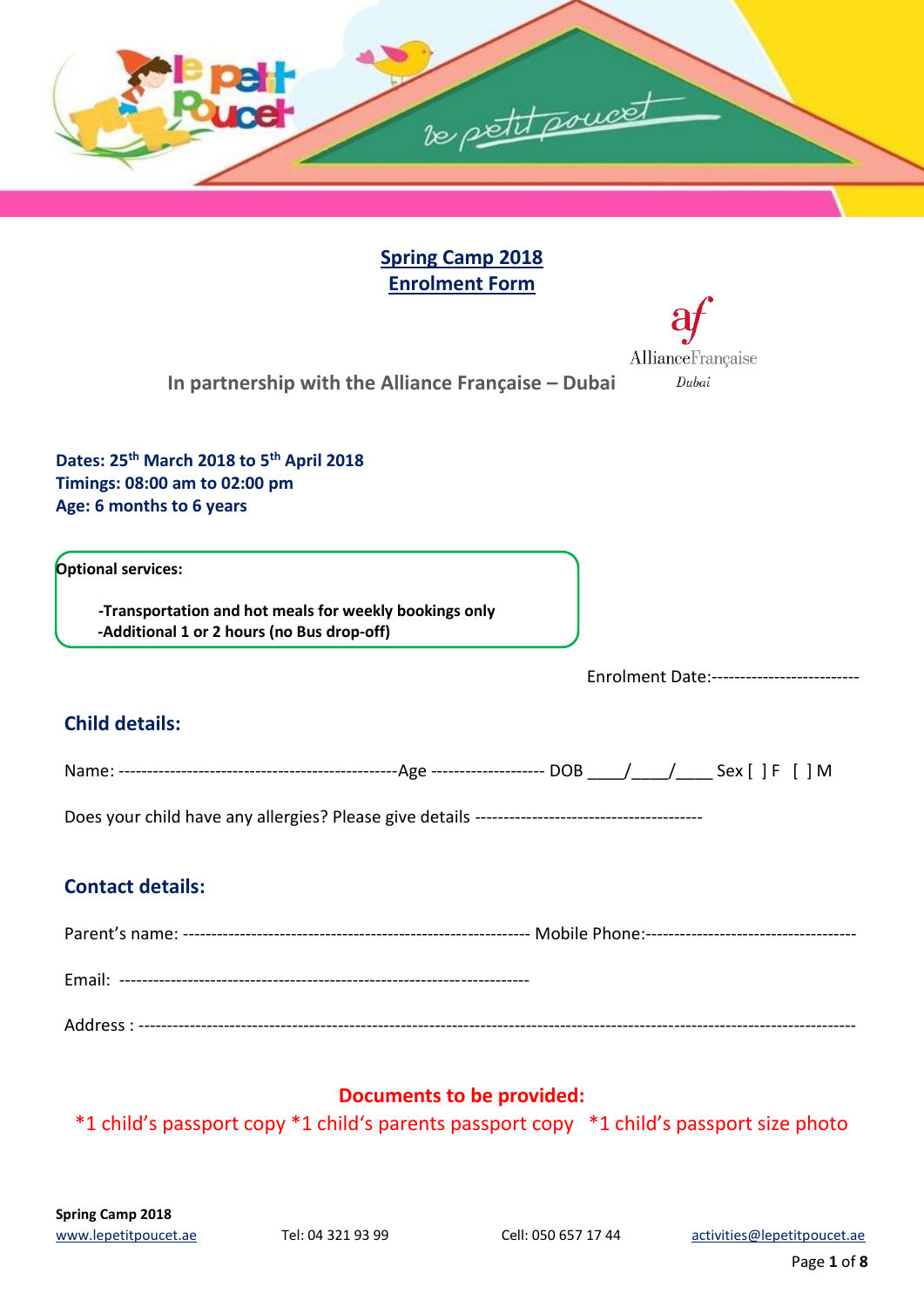

# **Spring Camp Duration: 2 weeks**

| <b>MARCH 2018</b>          |  |  |                      |  |       |  |  |
|----------------------------|--|--|----------------------|--|-------|--|--|
| $\mathbf{S}$<br>S<br>MTWTF |  |  |                      |  |       |  |  |
|                            |  |  |                      |  | 1 2 3 |  |  |
|                            |  |  | 4 5 6 7 8 9 10       |  |       |  |  |
|                            |  |  | 11 12 13 14 15 16 17 |  |       |  |  |
|                            |  |  | 18 19 20 21 22 22 23 |  |       |  |  |
|                            |  |  | 25 26 27 28 29 30 31 |  |       |  |  |

| <b>APRIL 2018</b>    |  |        |  |                      |  |  |  |
|----------------------|--|--------|--|----------------------|--|--|--|
| S                    |  | MTWTFS |  |                      |  |  |  |
| 4                    |  |        |  | 2 3 4 5 6 7          |  |  |  |
|                      |  |        |  | 8 9 10 11 12 13 14   |  |  |  |
|                      |  |        |  | 15 16 17 18 19 20 21 |  |  |  |
| 22 23 24 25 26 27 28 |  |        |  |                      |  |  |  |
| 29 30                |  |        |  |                      |  |  |  |

[www.lepetitpoucet.ae](http://www.lepetitpoucet.ae/) Tel: 04 321 93 99 Cell: 050 657 17 44 [activities@lepetitpoucet.ae](mailto:activities@lepetitpoucet.ae)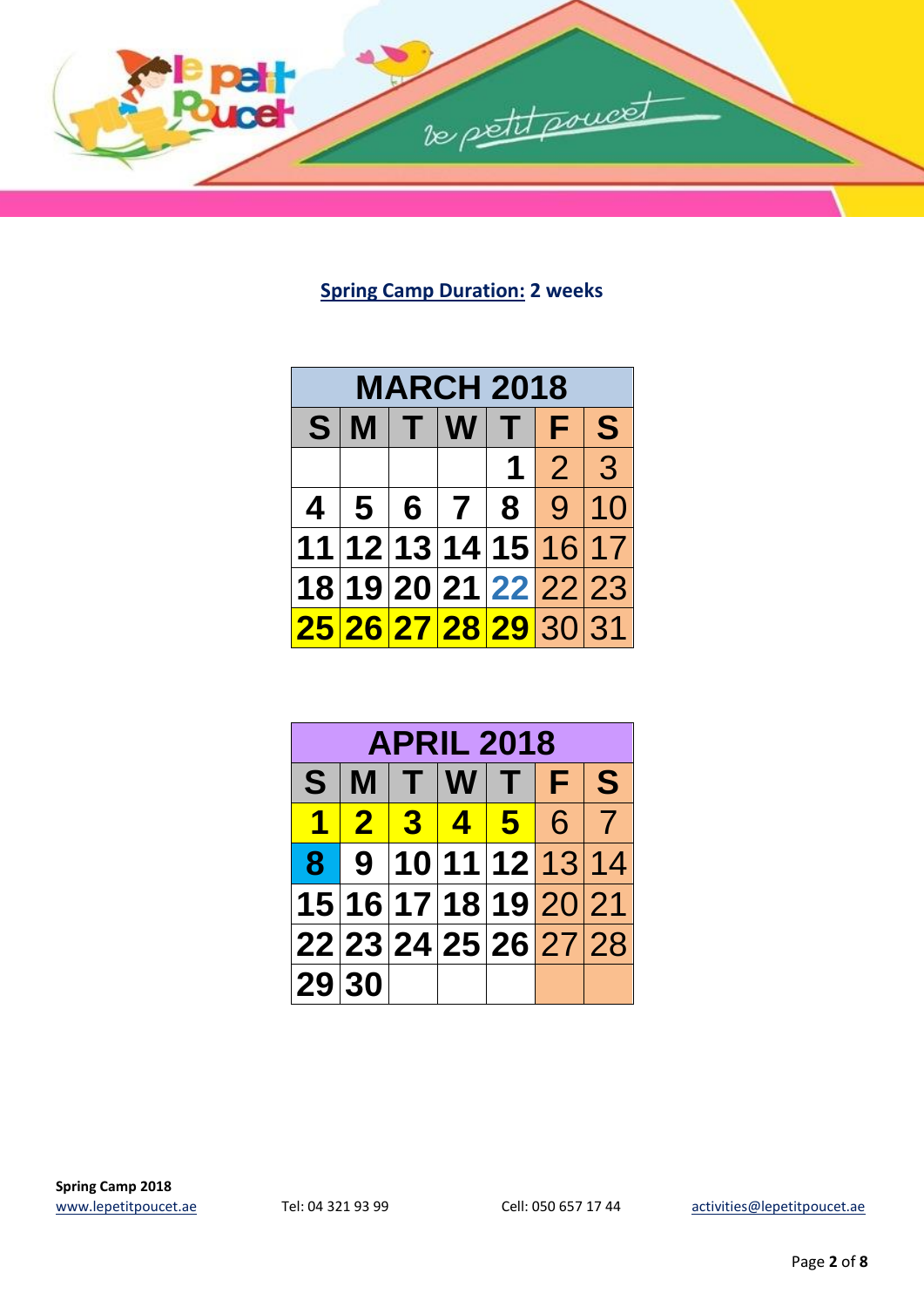

# **Spring Camp Rates**

#### **Weekly Bookings: Prices are per week**

|                  | <b>Early Bird Rate</b><br>Before 8 <sup>th</sup> March | Regular rate | <b>LPP Parents Rate</b> | <b>Total (AED)</b> |
|------------------|--------------------------------------------------------|--------------|-------------------------|--------------------|
| <b>One Child</b> | 770                                                    | 825          | 700                     |                    |
| <b>Siblings</b>  | 620                                                    | 660          | 660                     |                    |

#### **Daily Booking: Prices are per day**

|                  | <b>Early Bird Rate</b><br>Before 8 <sup>th</sup> March | <b>Regular rate</b> | <b>LPP Parents Rate</b> | <b>Total (AED)</b> |
|------------------|--------------------------------------------------------|---------------------|-------------------------|--------------------|
| <b>One Child</b> | 175                                                    | 190                 | 160                     |                    |
| <b>Siblings</b>  | 150                                                    | 150                 | 150                     |                    |

## **Corporate Rates**

Please select your company below (if applicable):

- **[ ]** Emaar, Emirates Platinium Card Holders, Chalhoub Group
- **[ ]** AFLEC, SISS, DEWA-WAFFER, Dubai Plus Card

Corporate rates apply, please check with the accounting department.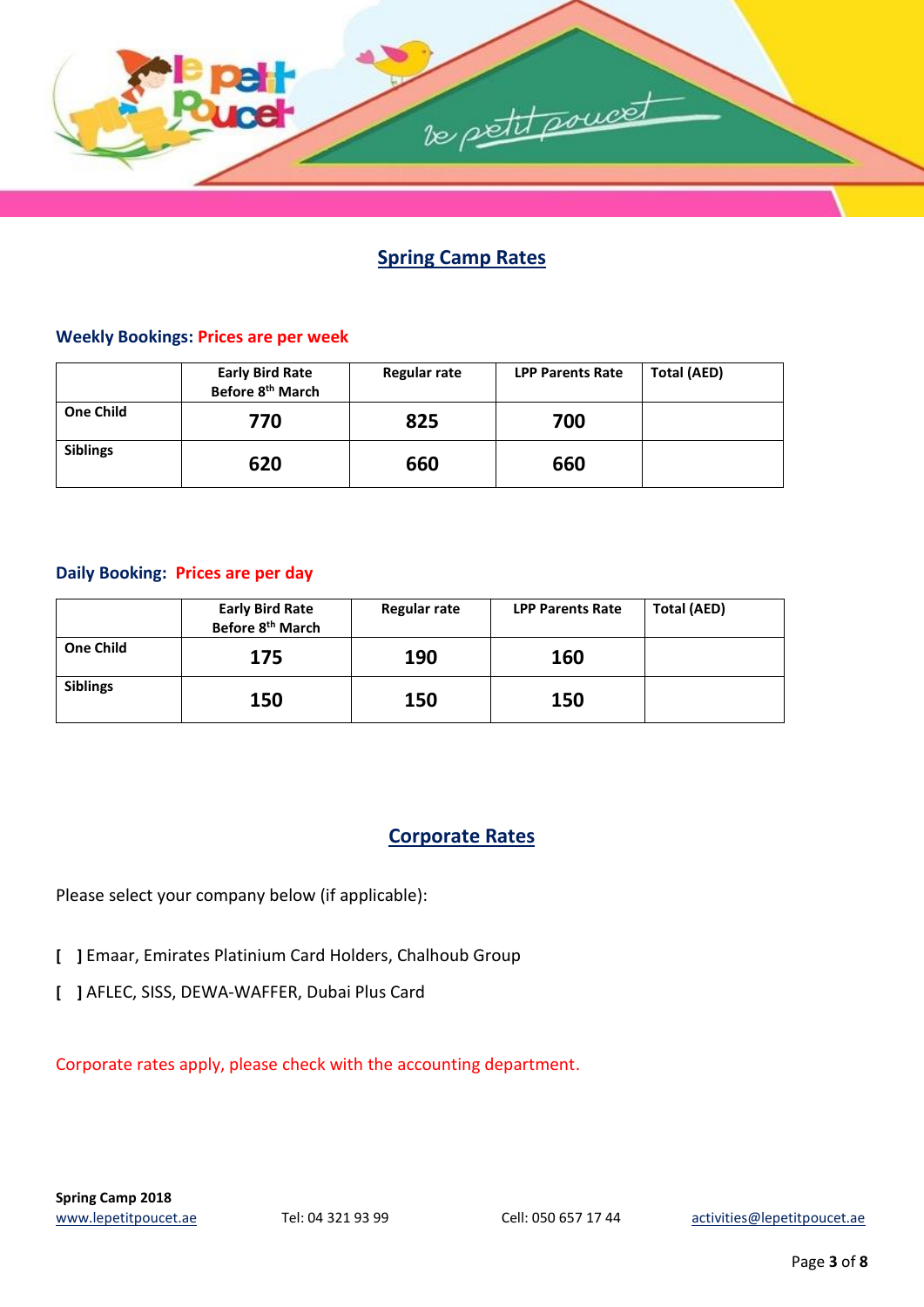

# **Booking Details**

#### **Weekly Basis:** Please specify your preferred weeks on the below table

|                | <b>Choice of</b><br>week | <b>Weeks</b>                                                                                |  |  |
|----------------|--------------------------|---------------------------------------------------------------------------------------------|--|--|
| W1             |                          | From 25 <sup>th</sup> March to 29 <sup>th</sup> March 2018                                  |  |  |
| W <sub>2</sub> |                          | From 1st April to 5 <sup>th</sup> April 2018                                                |  |  |
|                |                          | <b>Total number of Weeks:</b><br>Total number of enrolments: (<br>) Main<br><b>Siblings</b> |  |  |

#### **Daily Basis:** Please specify your preferred days on the below table

|                | Sunday                                                                                   | Monday                  | Tuesday                  | Wednesday              | Thursday                |  |  |
|----------------|------------------------------------------------------------------------------------------|-------------------------|--------------------------|------------------------|-------------------------|--|--|
| W1             | 25 <sup>th</sup> March                                                                   | 26 <sup>th</sup> March  | ] 27 <sup>th</sup> March | 28 <sup>th</sup> March | 129 <sup>th</sup> March |  |  |
| W <sub>2</sub> | ] 1 <sup>st</sup> April                                                                  | ] 2 <sup>nd</sup> April | ] 3 <sup>rd</sup> April  | 4 <sup>th</sup> April  | ] 5 <sup>th</sup> April |  |  |
|                | Total number of Days:<br>Total number of enrolments: (<br><b>Main</b><br><b>Siblings</b> |                         |                          |                        |                         |  |  |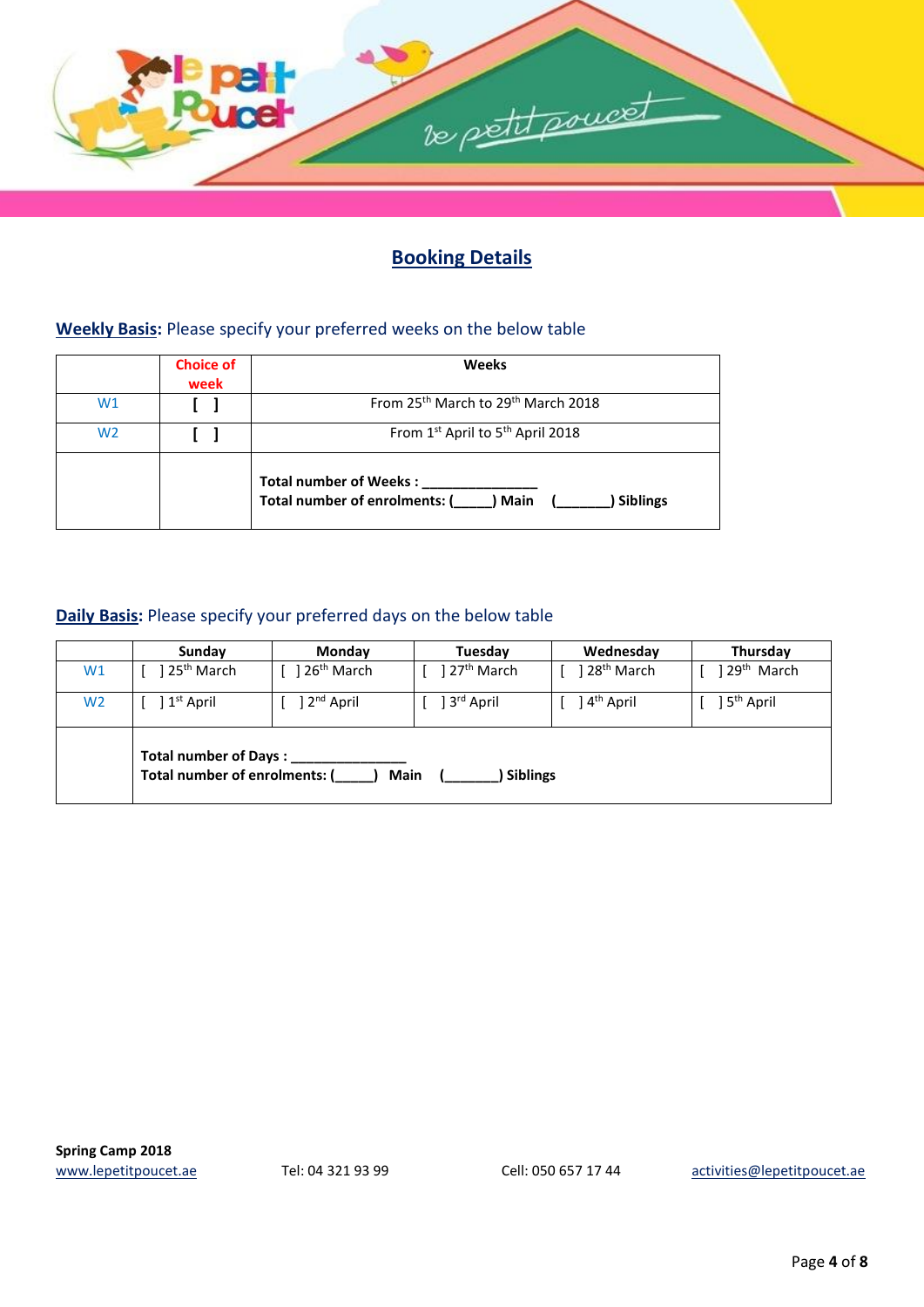

# **Optional Services**

- **Extended hours** from 2.00 pm to 4.00 pm: **30AED/hour.** 
	- **[ ] Until 3PM [ ] Until 4PM**
- **Bus Service** For weekly bookings and regular hours ONLY Please provide us with your exact location by sending us a Google Map Screenshot of your address.
	- **[ ] One way:** ( ) Pick-up only ( ) Drop-Off only
	- **[ ] Two ways**

|                 | One way (AED) | Two ways (AED) | Number of<br>Children | Total<br>(AED) |
|-----------------|---------------|----------------|-----------------------|----------------|
| Weekly<br>Price | 375           | 460            |                       |                |

#### **Lunch Service**

#### **[ ] 21 AED/meal** (Weekly bookings only)

If you would like to subscribe for the lunch service, please complete the last page of this enrolment form.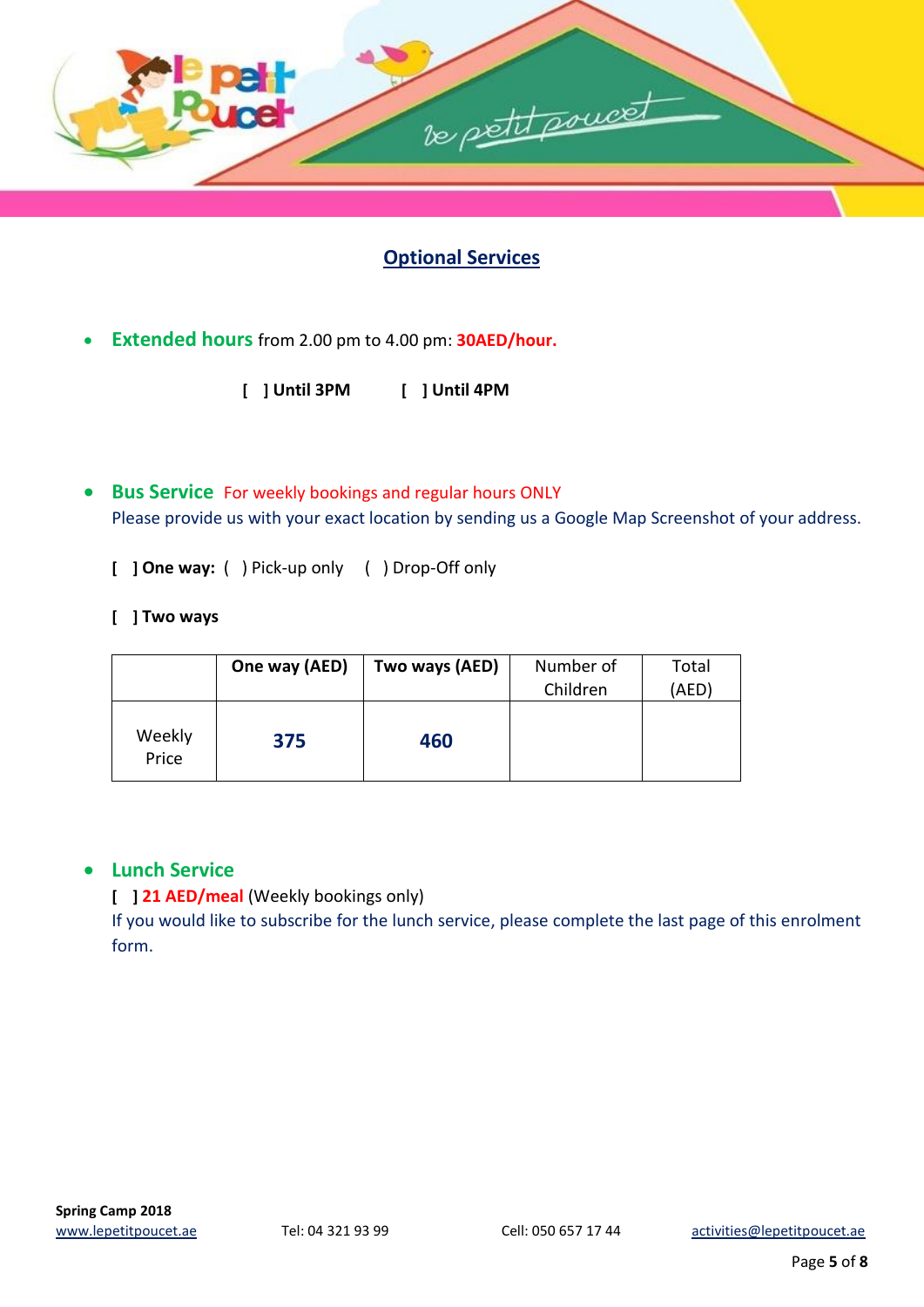

#### **Terms and conditions:**

- No cash refund or credit note for cancelling bookings during the camp.
- Bus & Meals are optional services for weekly bookings only.
- Lunch & Bus services have to be booked by Wednesday at 2.00PM, on the previous week. Meals are catered and provided by an outside supplier.
- No adjustment, credit note, cash reimbursement will be issued for bus fees, lunch fees or camp fees due to absences, public holidays or any closure related to weather conditions.
- All changes in the services provided have to be submitted in writing before noon, by Wednesday at the latest (form available at the Admin office).
- All fees are collectible **BEFORE** the start of the service.

**[ ]** *I have read and understood the above terms and conditions and I agree with them.* 

------------------------- -------------------------

Parent's signature Date

Accounting Only:

o **PAID Amount: ……………………..AED** 

o **UNPAID**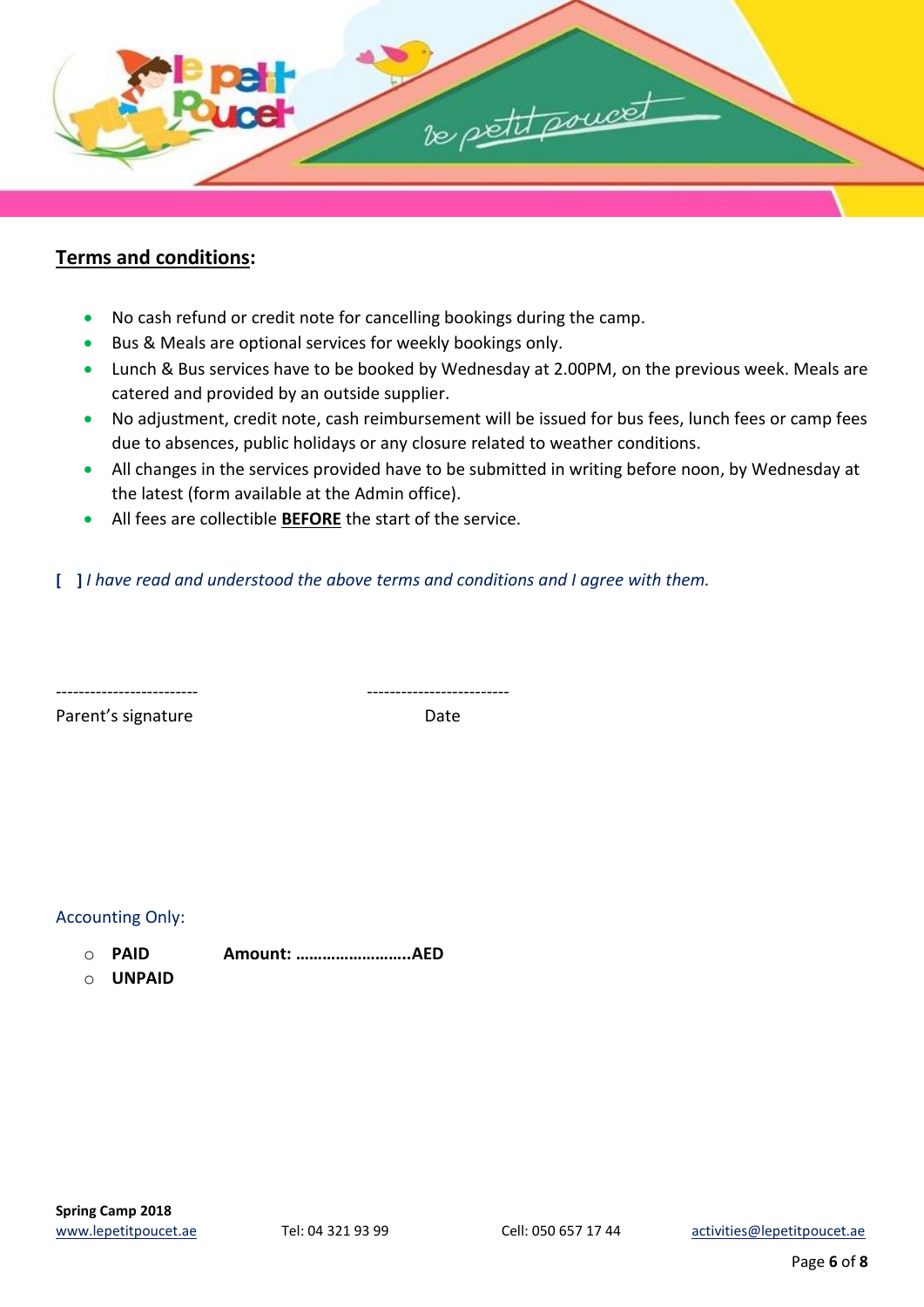

# **Media / Photography: consent and release form**

Please complete this consent form in order to allow your child to be photographed during special events or normal day to day activities.

If you do not want to have your child photographed, please tick one of the sections below.

As the parent of a child at Le Petit Poucet, I agree to the following:

- I understand that my child whose name is listed below may be photographed during normal working hours, field trips or activities.
- I understand that these photographs may be used in nursery newsletters or mounted on Le Petit Poucet's website, social media or advertisement.
- I give my permission for my child to be photographed, or his/her images stored to be mounted on Le Petit Poucet's website, social media or advertisement.

**[ ] YES**, I confirm that I have read and understood the above,

and agree to have my child photographed.

**[ ] NO**, I do not wish to have my child photographed.

Name of parent:  $\blacksquare$ 

Signature: \_\_\_\_\_\_\_\_\_\_\_\_\_\_\_\_\_\_\_\_\_\_\_\_\_\_\_\_\_\_\_\_\_\_\_\_\_\_ Date: \_\_\_\_\_\_\_\_\_\_\_\_